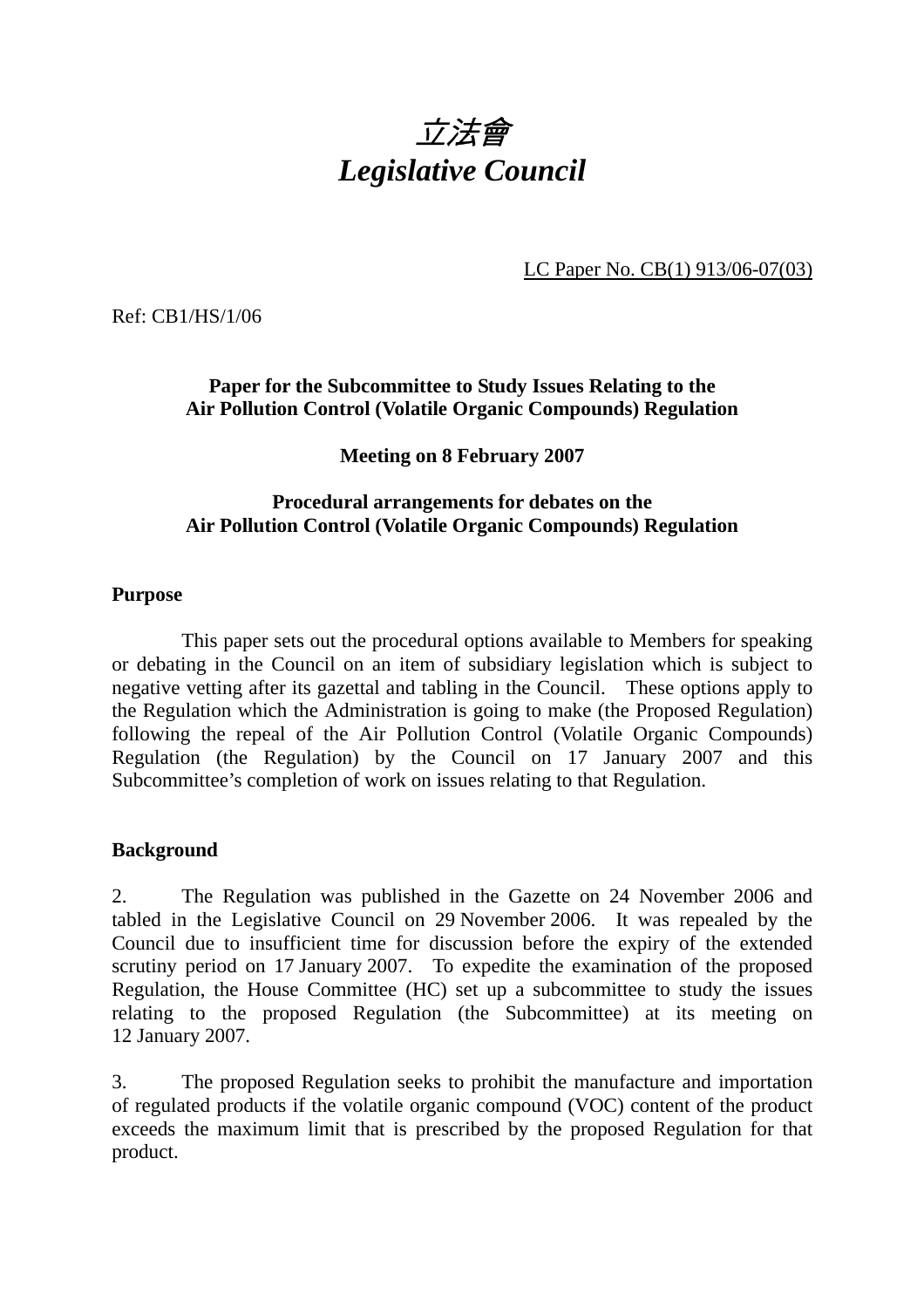4. The Subcommittee has so far held three meetings to examine both the policy and technical aspects of the proposed Regulation. The Administration has taken on board all the amendments proposed by the Subcommittee and is prepared to incorporate the suggested amendments in the proposed Regulation. At its meeting on 30 January 2007, members considered that the bulk of its work had been completed and the Administration should be able to have the proposed Regulation made and tabled in the Council for its implementation on 1 April 2007. However, as the proposed Regulation is subsidiary legislation subject to negative vetting, members of the Subcommittee expressed concern that there would not be any opportunity for Members to debate the proposed Regulation if no motion to amend the proposed Regulation was moved. Given the far-reaching implications of the proposed control regime on VOCs which was completely new to Hong Kong, the Subcommittee considered it necessary that Members should be able to speak on the proposed Regulation in the Council after it had been tabled in the Council, and that the responsible public officers should respond to views of Members at the same Council meeting. The Secretariat was asked to provide further information to the Subcommittee on the procedural options for holding a debate on the proposed Regulation.

#### **Present arrangements for speaking on subsidiary legislation**

5. Under the present arrangements, Members may speak on subsidiary legislation subject to negative vetting in the following ways -

- (a) Speak on a motion moved to amend the subsidiary legislation within the scrutiny period (Rule 41(1) of the Rules of Procedure (RoP));
- (b) Address the Council within the scrutiny period of a piece of subsidiary legislation upon its tabling in Council, subject to no debate arising from the address (Rule 21(5) and (6) of RoP);
- (c) Speak at any motion or adjournment debates initiated by the subcommittee formed to study the subsidiary legislation (Rules 13(a) and 14A (h) of the House Rules (HR)); and
- (d) Speak at any motion or adjournment debates initiated by any individual Members of the Council.

For (c) and (d) above, any motion passed will have no legislative effect. The practical difference between the two is that the allocation of the debating slot, in the case of a motion debate, will not count toward the Member who moves the motion if moved under (c). Under Rule 14A(h) of HR, where HC has acceded to a request from a committee or subcommittee of the Council for priority allocation of debate slots, the debate slot shall not be counted as the mover's own slot. Under Rule 13(a) of HR, subject to the recommendation of HC, the President may allow more than two debates initiated by Members to be held at a regular Council meeting.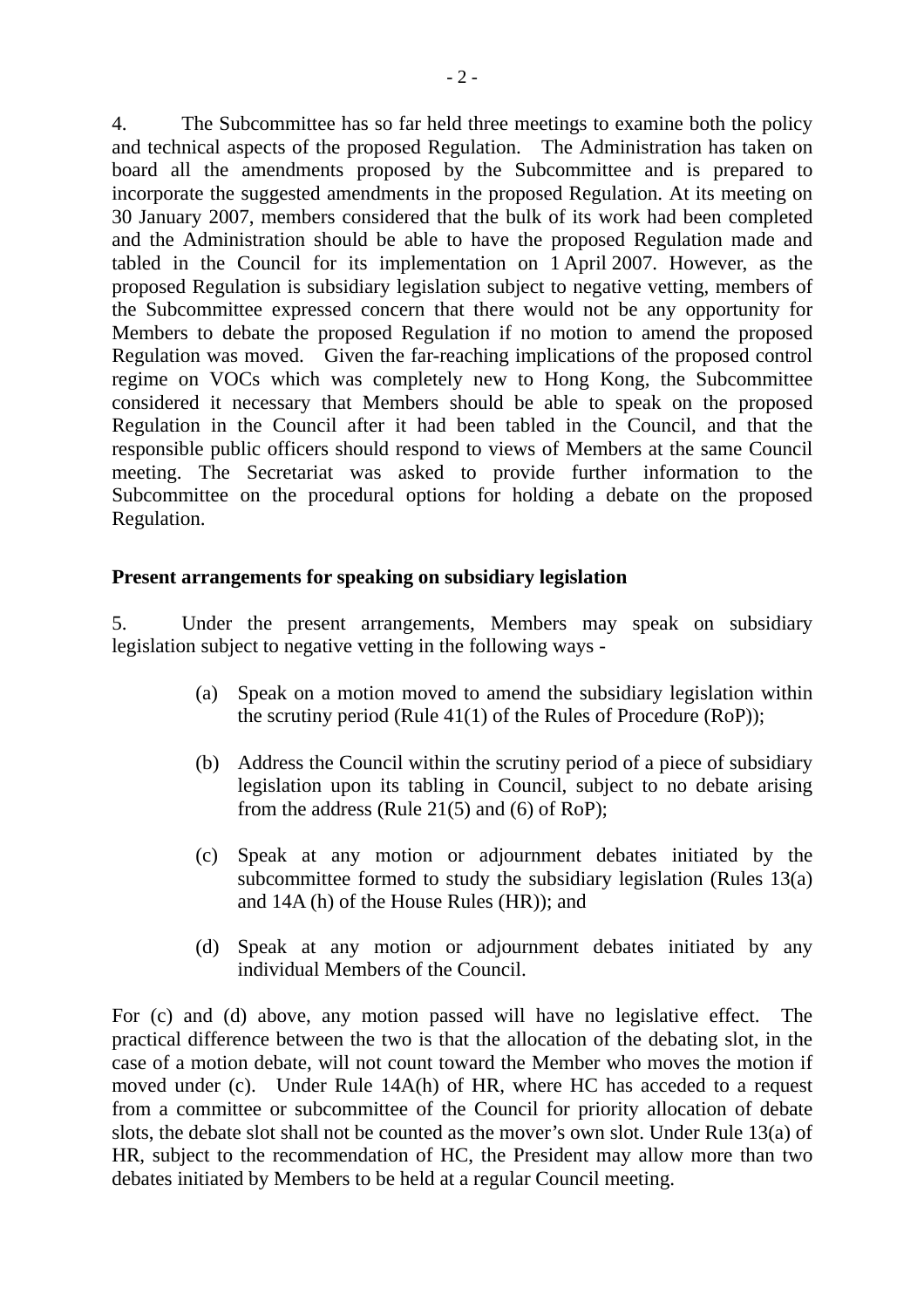6. As the proposed Regulation would commence operation on 1 April 2007, the Subcommittee agreed that any proceedings for debate or address in the Council on the proposed Regulation should take place no later than 28 March 2007, the last Council Meeting before 1 April 2007. However, as the meeting on 28 March 2007 has been scheduled for the Resumption of the Second Reading debate on the Appropriation Bill 2007, the time-table for the tabling of proposed Regulation and possible debates/addresses on the proposed Regulation is as follows -

| 28 February 2007     | Tabling of the proposed Regulation in the<br>Council; Budget Speech   |
|----------------------|-----------------------------------------------------------------------|
| 7 March 2007         | <b>Regular Council Meeting</b><br>(possible date for debate)          |
| 14 March 2007        | <b>Regular Council Meeting</b><br>(possible date for debate)          |
| 28 and 29 March 2007 | Resumption of Second Reading debate on<br>the Appropriation Bill 2007 |

Assuming that no subcommittee is formed after tabling of the proposed Regulation on 28 February 2007, the most suitable dates for addressing the Council or holding a debate (if not for amending the proposed Regulation) are 7 and 14 March 2007.

## **Options available to Members for speaking on the proposed Regulation**

Option I: Addressing the Council

7. Under Rule 21(5) of RoP, any Member of the Council may, with the consent of the President, address the Council on subsidiary legislation tabled in the Council during the scrutiny period or extended scrutiny period of such subsidiary legislation. Rule 21(6) of RoP provides that no debate may arise on any address presented by a Member. To enable the President to decide whether the address may provoke a debate, an advance copy of the intended address has to be forwarded to the President in accordance with Rule 2 of HR.

#### Option II: Motion or adjournment debate initiated by the subcommittee formed to study the subsidiary legislation

8. A subcommittee appointed by HC to study any item of subsidiary legislation tabled in the Council may recommend holding a third debate on motions with no legislative effect on the subsidiary legislation concerned at a Council meeting. Such recommendation should specify the nature of the debate (i.e. a motion or an adjournment debate), the wording of the motion concerned and the speaking time for